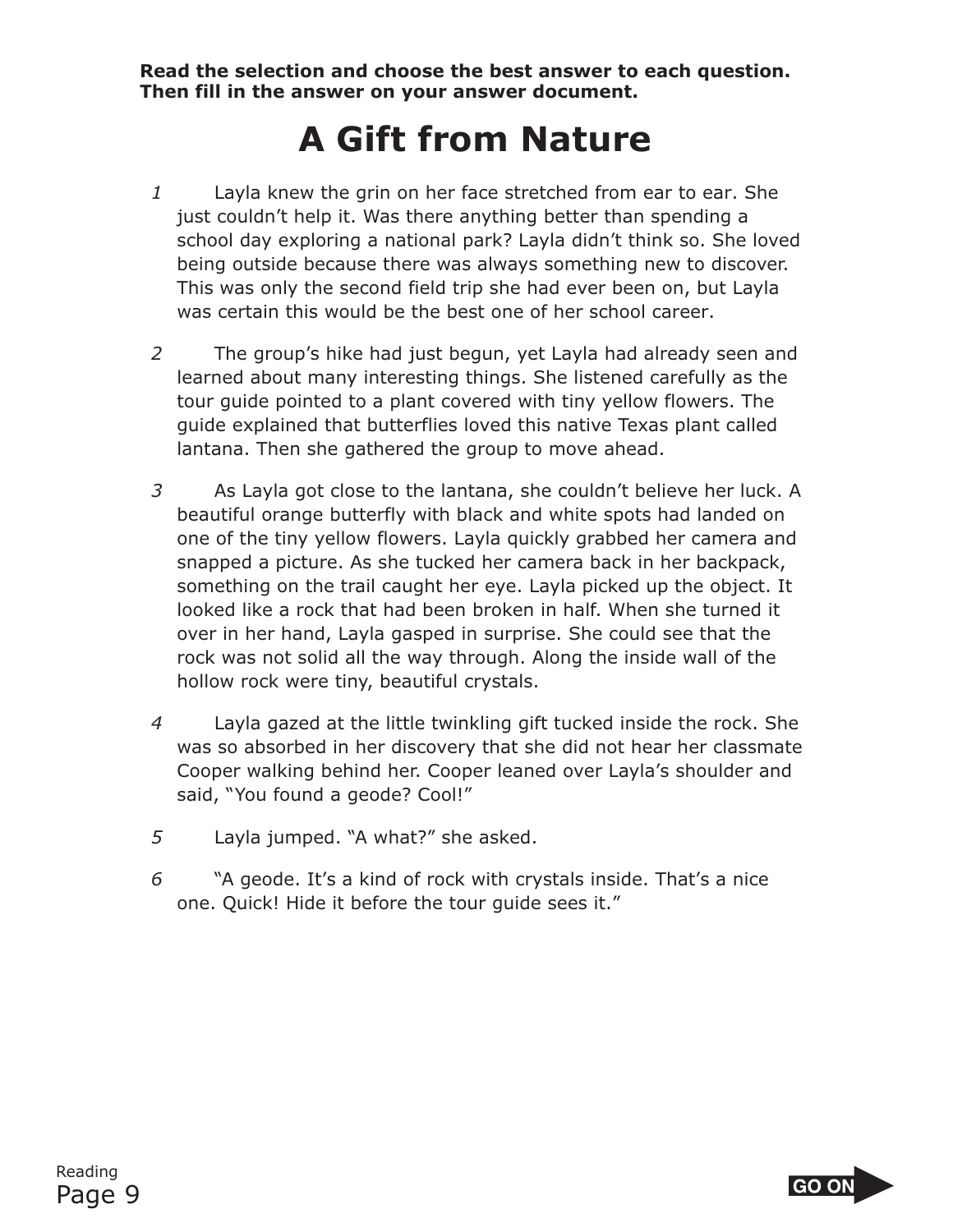

- *7* Layla quickly shoved it into the pocket of her jacket. Then she turned, looking over her shoulder to see where the tour guide was. She breathed a sigh of relief when she saw the guide far down the trail with the rest of the group.
- *8* "I'm not sure I should keep it," Layla said. "The tour guide might like to see it and tell us what she knows about it. Besides, don't you remember what she told us?"
- *9* Cooper rolled his eyes. "Yeah, yeah. 'Take only pictures. Leave only footprints.' But there are probably a million of those rocks lying around in this area. Do you really think they are going to miss this one rock? You know what I think? It will make an awesome souvenir." With that, Cooper jogged down the trail to catch up with the rest of the class.
- *10* Layla bit her lip uncertainly as her fingers touched the rock inside her pocket. "It would give me something to help me remember the trip," she thought. But Layla could not ignore the heavy feeling that had settled in her heart.
- *11 Take only pictures. Leave only footprints.* The tour guide's words played over and over in Layla's mind.

Reading Page 10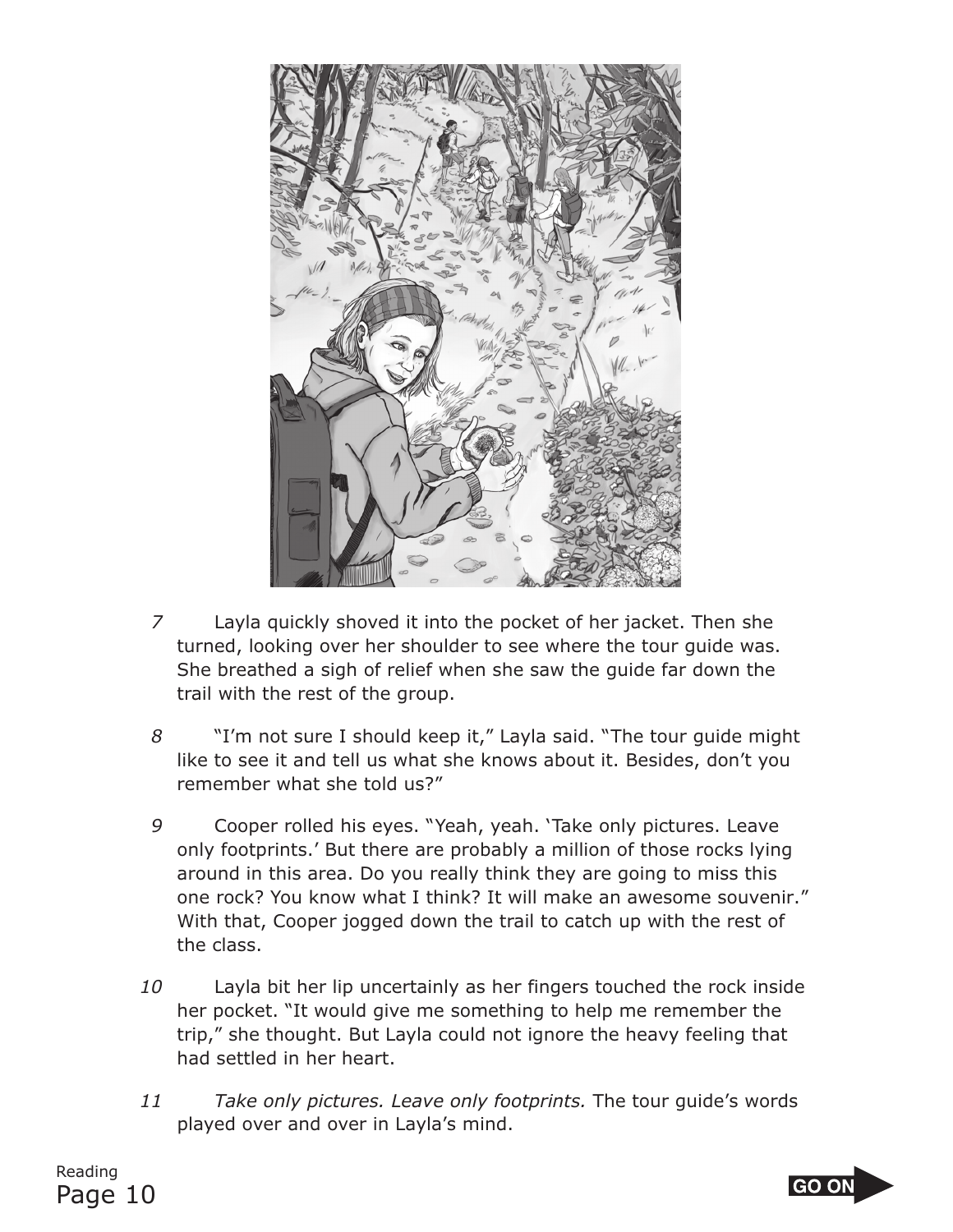- *12* As she stood on the edge of the trail, Layla suddenly noticed the cool breeze, and it comforted her. The sweet scent of the honeysuckle blossoms brought a smile to her face. The songs of nearby birds seemed to speak to her and tell her what she should do.
- *13* Carefully, Layla removed the geode from her pocket. As she held it, she felt the heaviness lift from inside her. She smiled when the sunlight bounced off the crystals, sending the rays in a thousand directions at once. "You sure are pretty," she murmured.
- *14* She was still smiling as she looked ahead at her classmates, who were down the trail with the tour guide. As she started to jog toward them, Layla cradled the geode gently in her hands.
- *15* "I know just who to show you to," Layla said with confidence as she ran to join the group and talk to the guide.

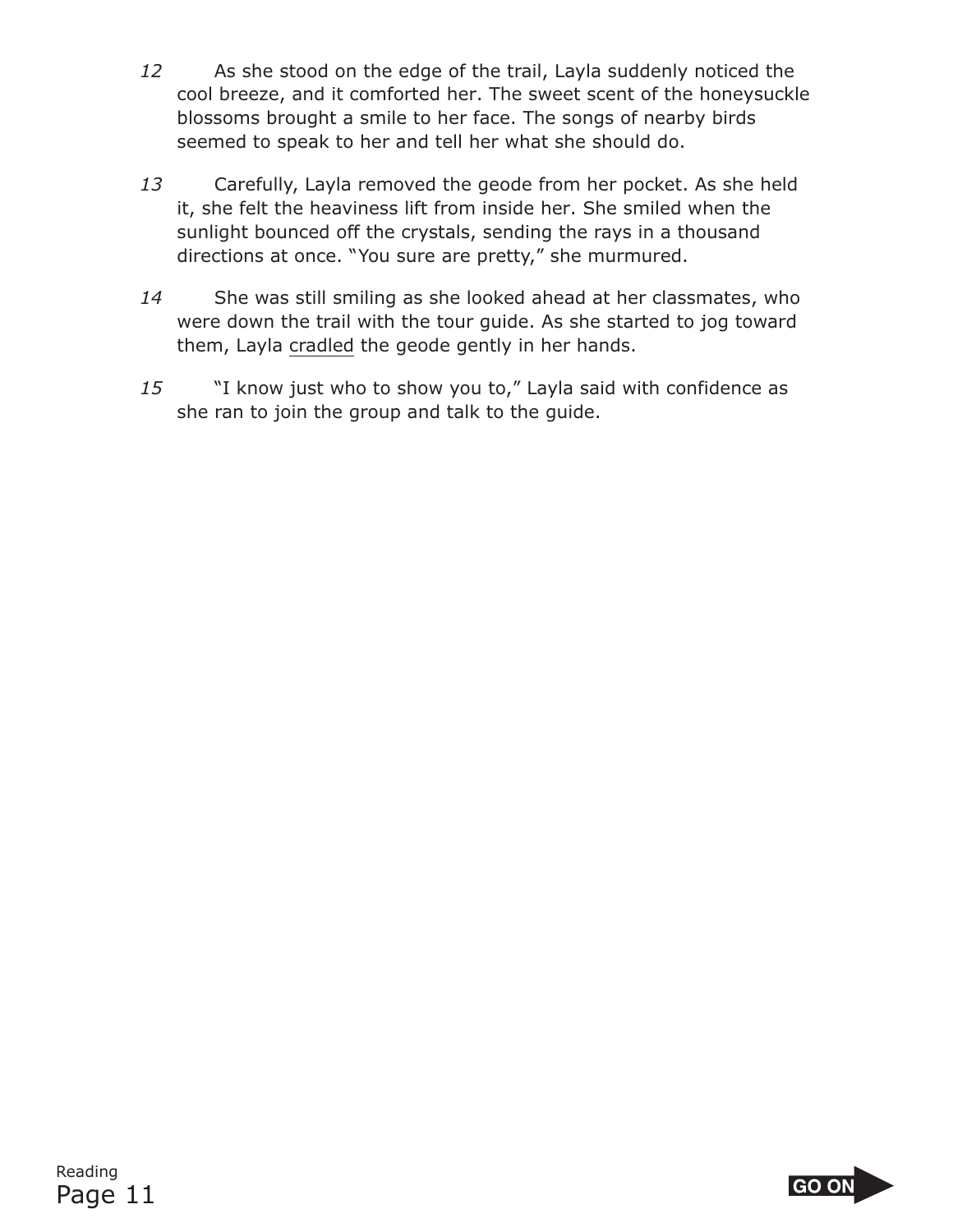- **7** Which words from paragraph 14 best help the reader understand what cradled means?
	- **A** *at her classmates*
	- **B** *down the trail*
	- **C** *with the tour guide*
	- **D** *gently in her hands*

- **8** The details in paragraph 1 are important to the plot of the story because they help the reader understand that Layla —
	- **F** is easy to please
	- **G** enjoys being alone
	- **H** loves and respects nature
	- **J** has been to a forest on another field trip

- **9** What is the main message of the story?
	- **A** People do not always learn from their mistakes.
	- **B** Spending time outdoors can be rewarding.
	- **C** Rules are made for the safety of everyone.
	- **D** Making the right choice can be difficult.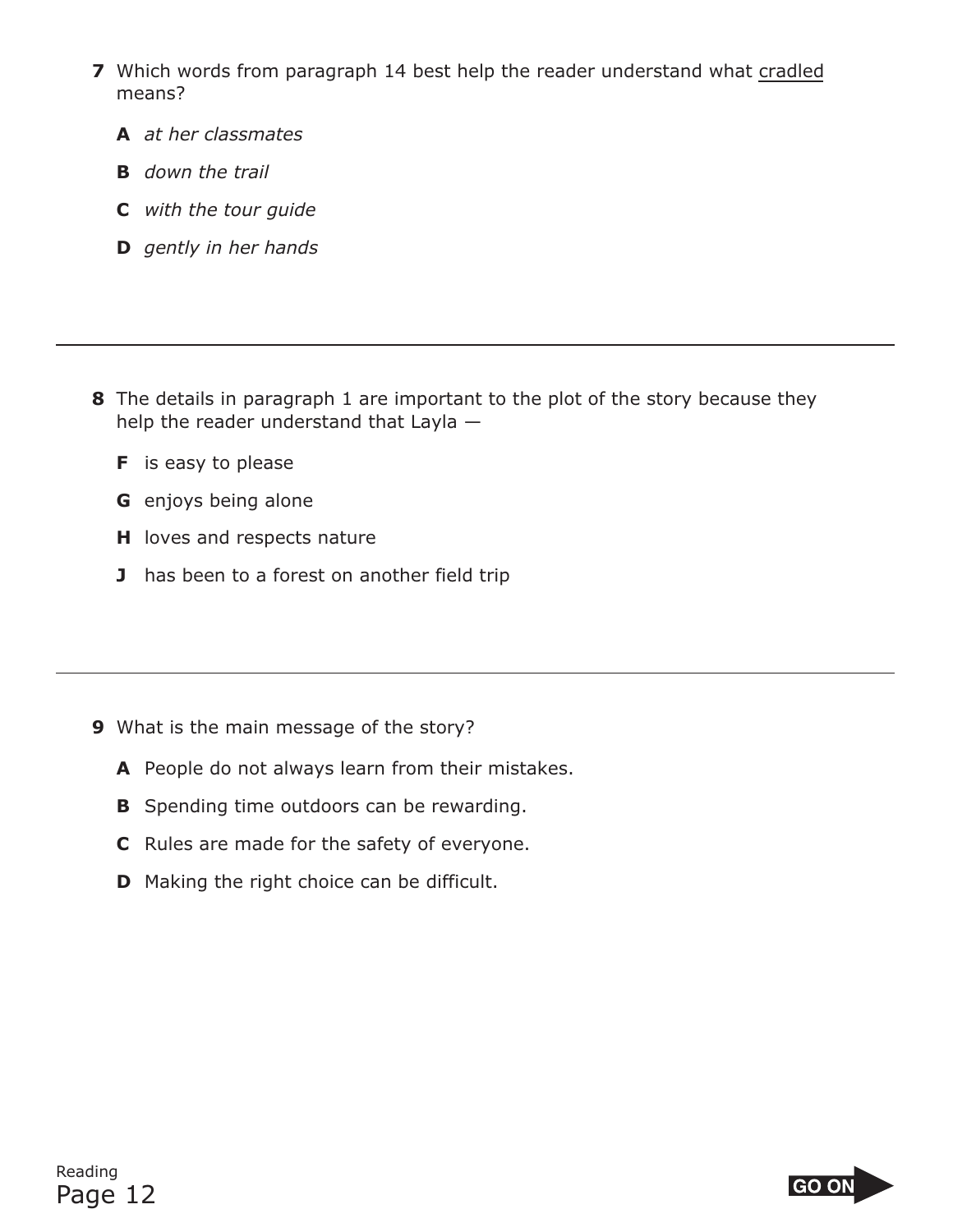- 10 Which of these events leads to Layla finding the geode?
	- **F** She stops to take a photograph.
	- **G** She listens to what Cooper tells her.
	- **H** She remembers the tour guide's words.
	- **J** She starts to jog toward her classmates.

11 Read this sentence from paragraph 10.

*But Layla could not ignore the heavy feeling that had settled in her heart*.

The imagery in this sentence suggests that Layla feels  $-$ 

- **A** angry, because she doesn't like what she is thinking to herself
- **B** uncomfortable, because she knows that she is making a mistake
- **C** curious, because she wants to study the rock and learn more about it
- **D** proud, because she realizes that she is the one who found an unusual rock

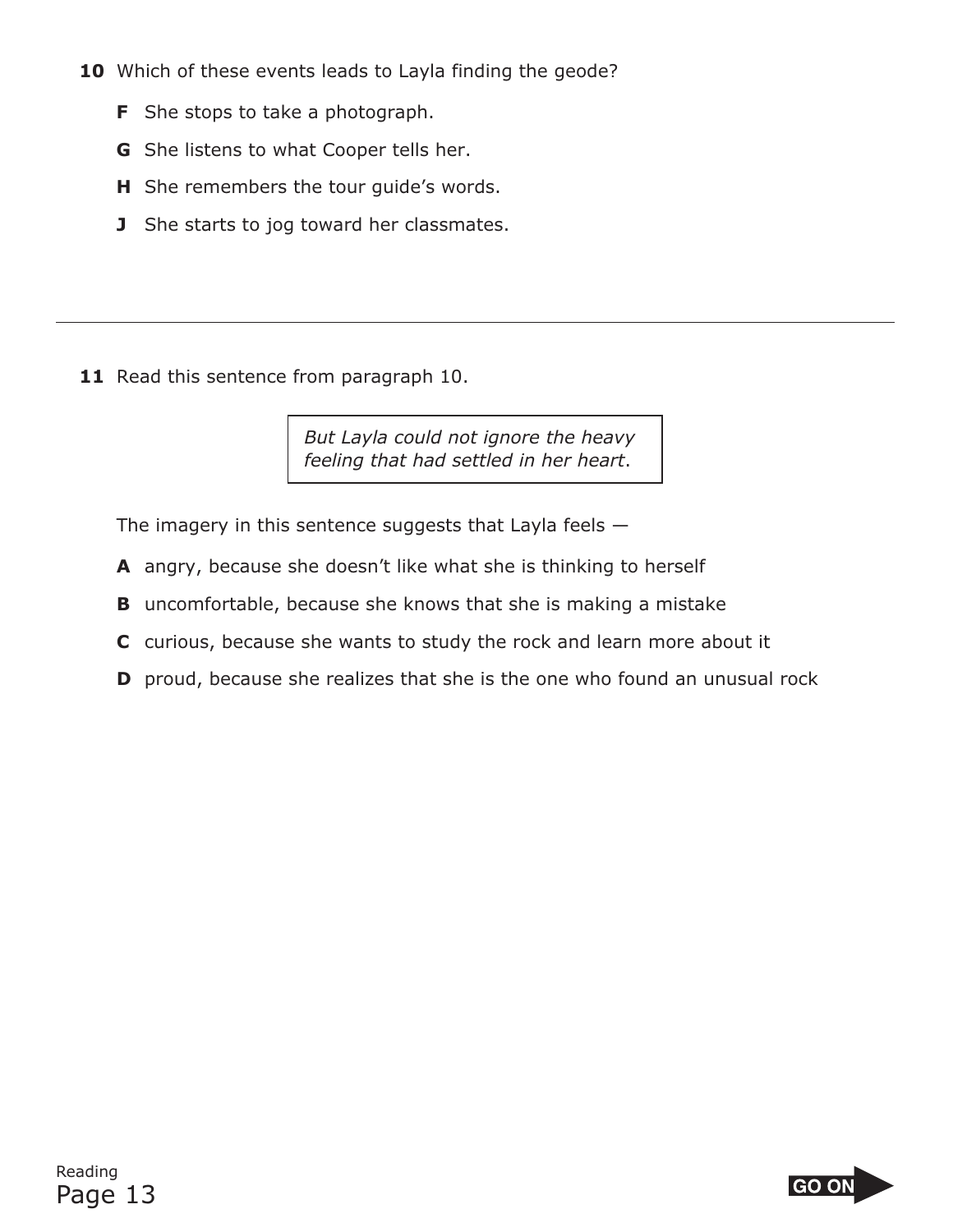## **12** Read paragraph 11.

Take only pictures. Leave only footprints. *The tour guide's words played over and over in Layla's mind*.

What do these sentences show about Layla?

- **F** She wants to take pictures of the geode.
- **G** She is good at recalling important ideas.
- **H** She is not sure what the tour guide meant.
- **J** She is considering what she should do with the geode.

- **13** What is the most likely reason Layla decides against taking the geode home?
	- **A** She cannot think of a way to make the rock useful.
	- **B** She realizes that the rock should stay in its natural surroundings.
	- **C** She is afraid of what others might say if she keeps it.
	- **D** She is worried that Cooper will try to take it away from her.

- **14** What can the reader tell about how Layla feels toward the tour guide?
	- **F** Layla wishes the tour guide had selected a more interesting path for the group to walk in the park.
	- **G** Layla thinks the tour guide is boring.
	- **H** Layla thinks the tour guide saw the geode near the trail and forgot to talk about it.
	- **J** Layla respects the tour guide's knowledge.